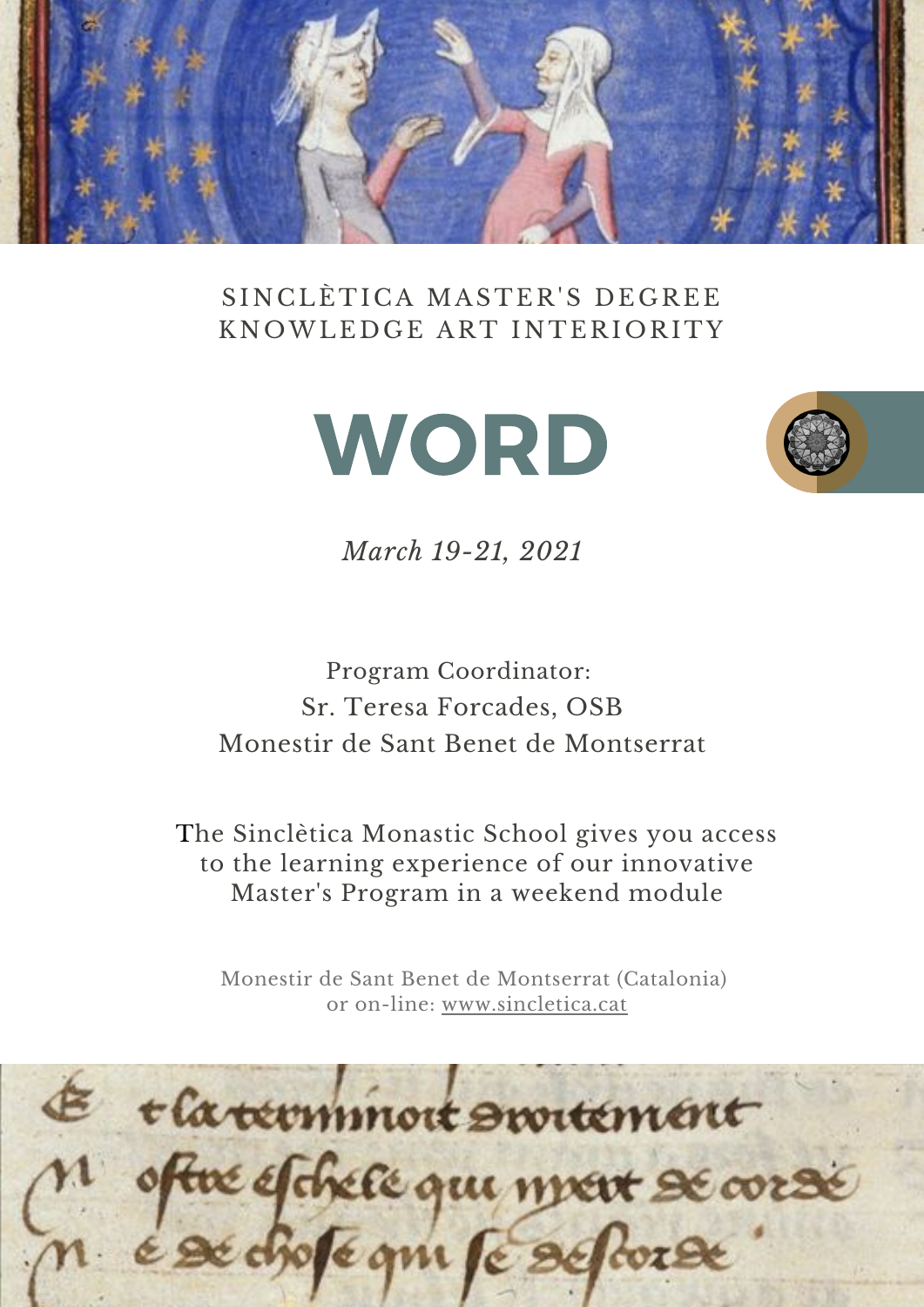## THE TOPIC FOR THE THEMATIC BLOCK IN MARCH 2021 IS **WORD**

- A team of five international professors will be sharing **Five Pearls** on WORD from the perspective of Literature, Bible, Fine Arts, Theology and Music. **Pearls** are literary, artistic or musical works, theological writings or biblical passages that the subjectivity of the professor finds particularly helpful or illuminating; **monastic wisdom has always known that experience and knowledge cannot be separated**; a key element of our master's program is that the professors will share with the students not only their expertise on the subject, but also their personal link to it.

- The classes can be attended on-line. Registering on-line gives access to the live streaming of the classes and also to the stored videos for later viewing; during the streaming, on-line participants will be able to interact with the professors and with the on-site students via Zoom platform.

- The language is English. The videos will be automatically subtitled in English and a week later in Catalan and Spanish. The videos will be available to all students during 30 days.

> The fee is 100€; scholarships are available; don't hesitate to ask. Interested please write to the Registrar's Office at: [registrar@sincletica.cat](http://sincletica.cat/) [www.sincletica.cat](https://www.sincletica.cat/)